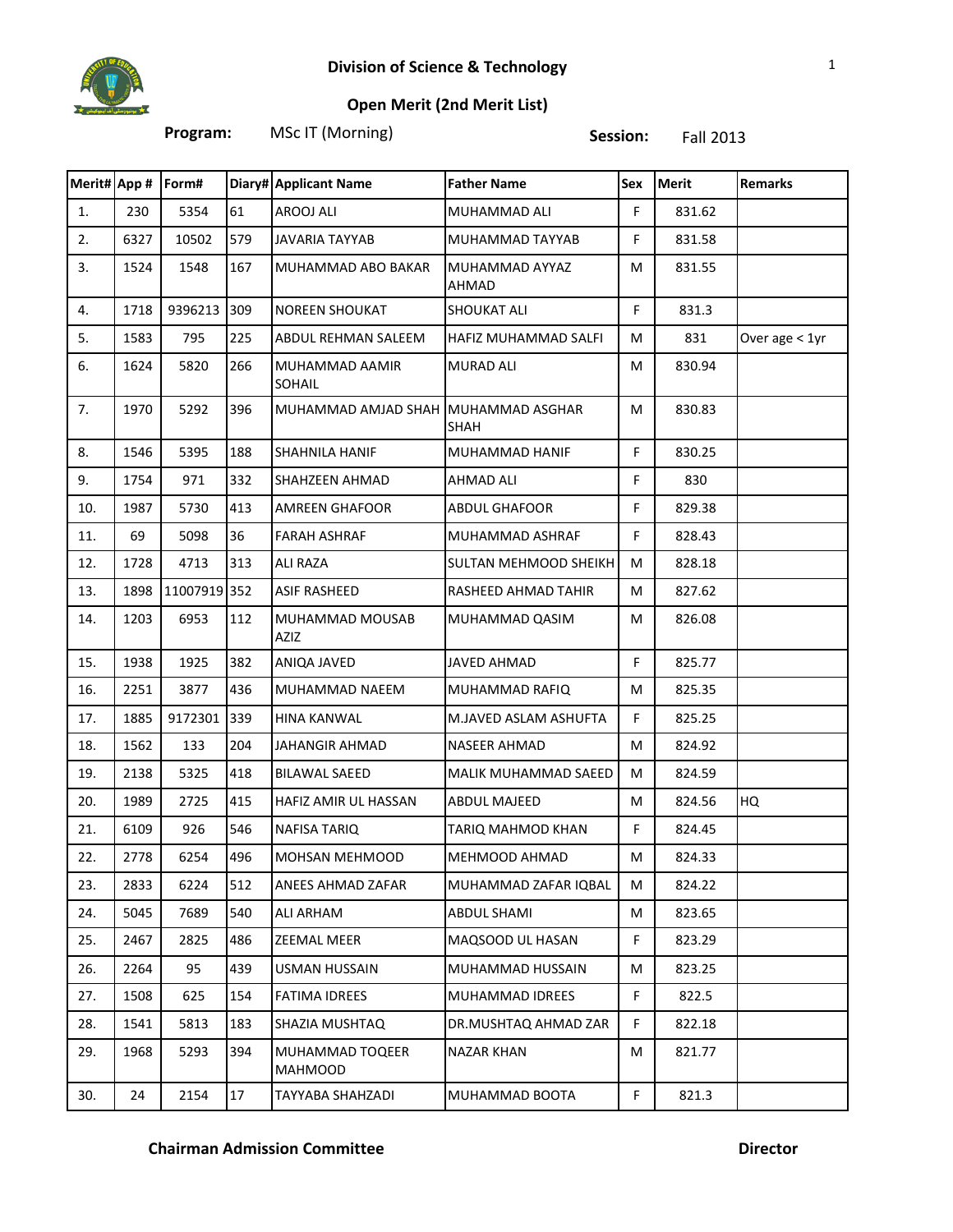

**Program:** MSc IT (Morning) **Session:** Fall 2013

| 31. | 1940 | 1627    | 376 | AYESHA KHALID           | MUHAMMAD KHALID             | F  | 821.28 |                       |
|-----|------|---------|-----|-------------------------|-----------------------------|----|--------|-----------------------|
| 32. | 4656 | 654     | 533 | MARIYAM AMJAD           | MUHAMMAD AMJAD              | F  | 820.34 |                       |
| 33. | 1919 | 1614    | 361 | <b>ADEEL AHMAD</b>      | <b>KHALIL AHMAD</b>         | F  | 819.64 |                       |
| 34. | 1596 | 5813    | 238 | <b>SHAHIDA PARVEEN</b>  | <b>ABAD ALI</b>             | F  | 818.15 |                       |
| 35. | 1566 | 1707    | 208 | SOHAIL ARSHAD           | MUHAMMAD ARSHAD             | M  | 817.98 |                       |
| 36. | 1687 | 1963    | 295 | <b>ARSAL ZAFAR</b>      | MIAN ZAFAR IQBAL            | M  | 816.15 |                       |
| 37. | 2431 | 5785    | 479 | ZAEEM ARIF              | ARIF MASOOD BUTT            | M  | 815.47 |                       |
| 38. | 5048 | 1601    | 541 | HAFIZ SHUJAT HUSSAN     | MOHAMMAD YAQOOB             | M  | 815.3  | HQ, Over age <<br>1yr |
| 39. | 1523 | 1411    | 166 | ALI HAMMAD              | ZAHID AMIN                  | M  | 814.93 | HQ                    |
| 40. | 1918 | 4850    | 360 | ZAHIRA ILYAS            | MUHAMMAD ILYAS              | F  | 814.49 |                       |
| 41. | 1976 | 5734    | 402 | ZAIN UL ABEDIN          | ABID RAZAQ                  | M  | 814.41 |                       |
| 42. | 5076 | 4090    | 545 | <b>IQRA TAYYAB</b>      | MUHAMMAD TAYYAB             | F. | 814.4  |                       |
| 43. | 1746 | 1161    | 324 | HAFIZA DANIA BUKHARI    | <b>ISLAM UL HAQ BUKHARI</b> | F  | 813.9  | HQ                    |
| 44. | 6198 | 10577   | 560 | MUHAMMAD AMIR ASLAM     | MUHAMMAD ASLAM              | M  | 813.67 |                       |
| 45. | 85   | 574     | 44  | <b>ANILA AMIN</b>       | AMIN UR REHMAN              | F  | 813.5  |                       |
| 46. | 1739 | 4051    | 317 | <b>BADAR ISHFAQ</b>     | MUHAMMAD ISHFAQ             | F  | 811.51 |                       |
| 47. | 1530 | 299     | 172 | <b>MEHAK BATOOL</b>     | ZIA UL HASSAN               | F  | 811.46 |                       |
| 48. | 5042 | 3748    | 539 | HAFIZ MOHSIN NASEEM     | MUHAMMAD NASEEM             | M  | 811.27 | HQ                    |
| 49. | 266  | 2268    | 76  | AQSA SAFDAR             | SAFDAR SULTAN KHAN          | F  | 810.94 |                       |
| 50. | 1043 | 1630    | 101 | <b>ABID FARAZ</b>       | KHAN MUHAMMAD               | M  | 810.88 |                       |
| 51. | 1694 | 4710    | 298 | <b>MUHAMMAD TANVEER</b> | MUHAMMAD RAFIQ              | M  | 810.45 |                       |
| 52. | 1892 | 7349768 | 346 | MAHAM JAWARIYA          | MUHAMMAD KHAN               | F  | 810.3  |                       |

## **NOTICE**

- 1. Provisionally selected Candidates of 2nd Merit list should appear for interview along with original documents w.e.f. **October 07, 2013** to **October 09, 2013**
- 2. Provisionally selected Hafiz-e-Quran will be asked to recite Holy Quran at the time of interview.
- 3. Students should submit fee vouchers to the office immediately after depositing dues.
- 4. Old students of UE will submit their equivalence certificate.
- 5. Dues must be paid up to **October 09, 2013.**
- **Chairman Admission Committee Director** 6. Students should submit **N.O.C** from previous Universities within 10 days. Otherwise admission will be cancelled and the Seat will be allocated to the next candidate.